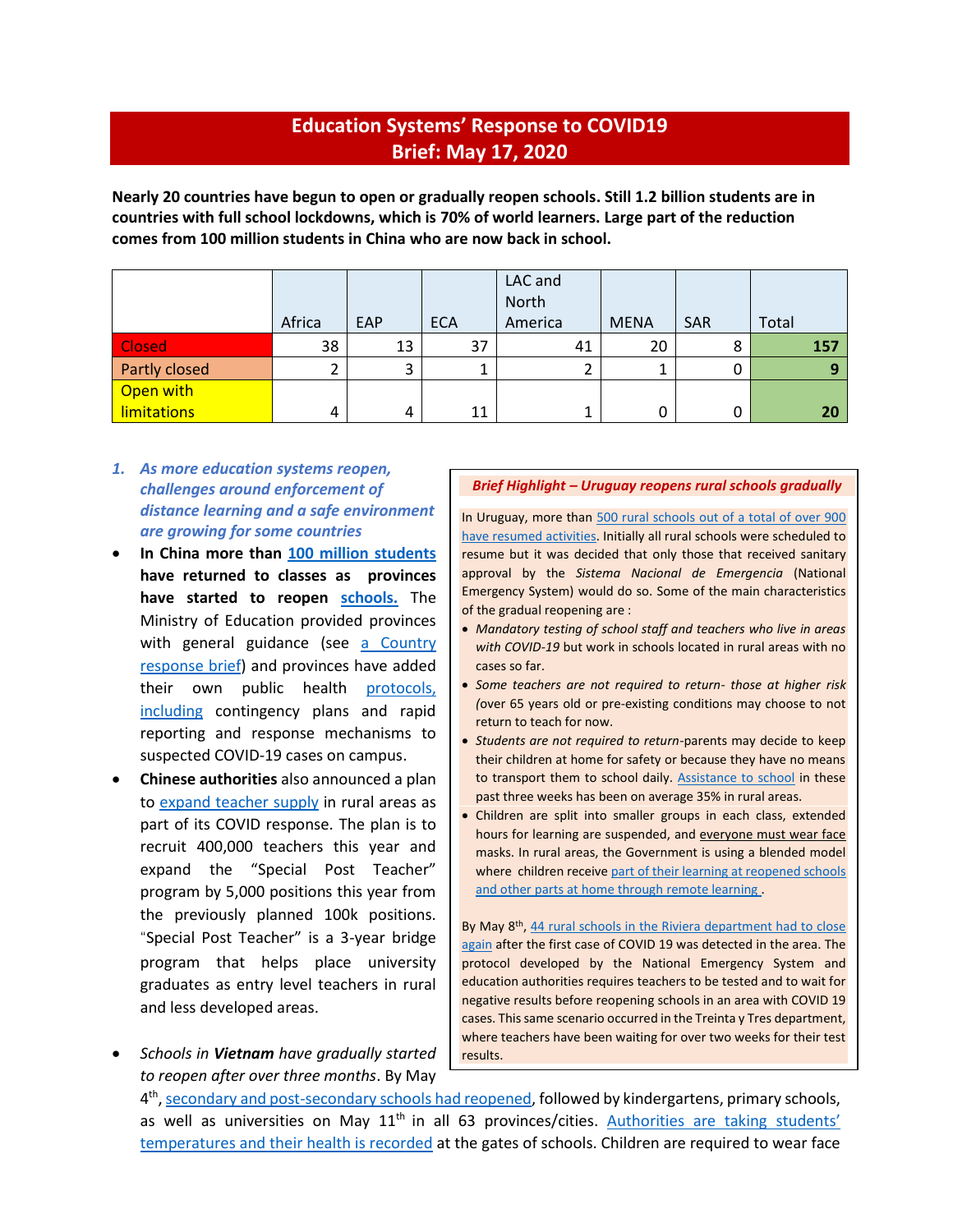masks during breaks and on the school buses, handwashing is still enforced, lunches are consumed in the classrooms, and students are released in shifts at the end of the school day to avoid congestion at school gates.



#### **School opening in Madagascar and China**

*China School reopening (source: Xiaonan Cao) Madagsacar School Reopening (source: Anna Olefir)*

- **France, Benin, Cote d'Ivoire, Madagascar, and Papua New Guinea** are examples of countries that opened schools and are sharing the common challenge of bringing back students safely. All countries have announced COVID-19 distancing and safety measures with specific instructions (example: French [guidelines\).](https://www.gouvernement.fr/partage/11535-strategie-nationale-de-deconfinement) They require teachers and students to wear masks, they will not make school return mandatory, and they are providing means for schools to mandate regular handwashing. And they are focusing on classes/grades preparing for national exams. In France, the government has also limited class sizes to 10 and no guarantees of space to students once the limit is reached. It is not clear how prioritization is being implemented.
- **2.** *Other countries are preparing for an eventual phased reopening; some are looking to blended learning as an option for reopening*
- *The United States has issued [guidelines](https://www.whitehouse.gov/openingamerica/) to reopen the country in a phased manner*. Schools are included in phase two for states and regions with no evidence of a rebound that satisfy the gating criteria twice: i) downward trajectory of influenza-like illnesses (ILI) reported within a 14-day period,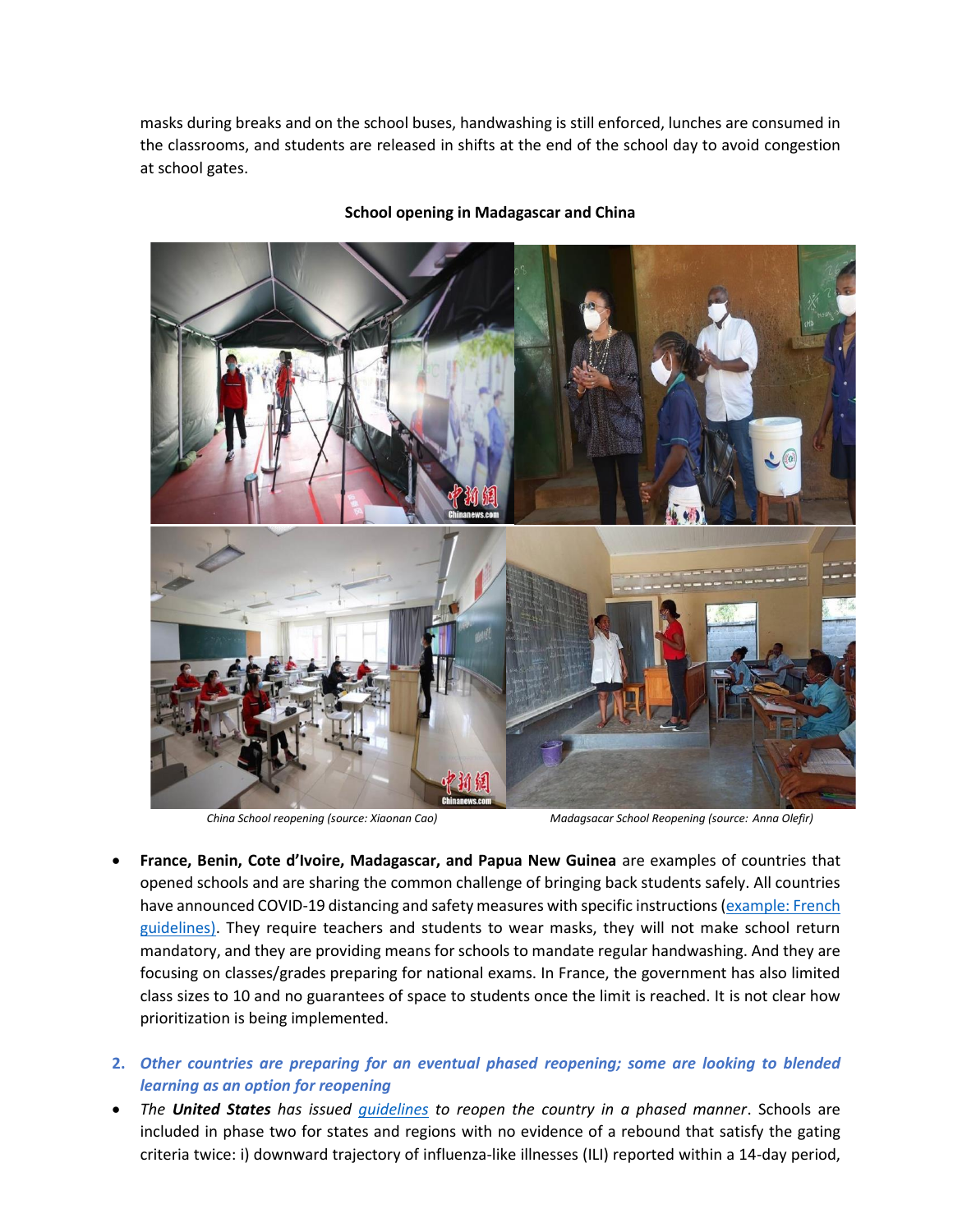and ii) downward trajectory of COVID related syndromic cases reported within a 14-day period. *In England primary schools coul[d reopen by early June](https://www.npr.org/sections/coronavirus-live-updates/2020/05/10/853538566/boris-johnson-outlines-plan-to-ease-coronavirus-restrictions-in-u-k)*. According to govt plan, children in nurseries and pre-schools, and primary school children in Reception, Year 1 and Year 6 would resume classes by June 1<sup>st</sup>; secondary schools and colleges woul[d reopen later in June](https://www.bbc.com/news/education-51643556) prioritizing Year 10 and 12 pupils, who have standardized exams which had been cancelled this year. There is an intensive debate though about when it the right time for reopening.

- *[Blended Learning is under consideration in Egypt.](https://enterprise.press/stories/2020/05/11/as-the-debate-over-back-to-school-intensifies-egypts-private-schools-prefer-a-transition-back-to-the-classroom-in-the-fall-15805/)* The Minister of Education has proposed splitting students into three groups, each of which would spend two days in the classroom and four days learning at home. The proposal is under debate but so far, private schools agree on this form of *blended learning*. "**If we cannot open up schools fully, some classroom work is better than none at all," argued the Minister.**
- **Ethiopia** has announced it will not open schools until September. The Government has declared a state of emergency for 6 months which stipulates closure of schools. Return to classrooms may happen earlier if the state of emergency is lifted.
- *South Korea began the school year online but has delayed reopening schools due to new cases of COVID-19*. Schools [won't resume activities](https://www.npr.org/sections/coronavirus-live-updates/2020/05/12/854407305/south-korea-delays-reopening-schools-as-coronavirus-cases-resurge?utm_campaign=storyshare&utm_source=twitter.com&utm_medium=social) for another week due to at least 102 confirmed new cases of the virus. Classes where scheduled to start on May 13<sup>th</sup> with high school seniors, followed by middle school seniors, juniors and elementary schools by May 20<sup>th</sup>. The Ministry of Education had postponed the start of the school years four times before until it was decided to [begin online classes](https://www.moe.go.kr/boardCnts/view.do?boardID=294&boardSeq=80160&lev=0&searchType=null&statusYN=W&page=1&s=moe&m=020402&opType=N) on April 9 in all elementary, middle, high, and special education schools nationwide.

### *3. Additional resources*

- Preliminary evidence points to a *negative impact on education financing* brought on by the pandemic. A World Bank team has just completed [analysis on this impact](http://documents.worldbank.org/curated/en/479041589318526060/The-Impact-of-the-COVID-19-Pandemic-on-Education-Financing) and options that Governments can take by way of policy responses to mitigate the setbacks.
- **Russia** has made progress on a critical line of work for the coming weeks, which is to understand the effectiveness of remote learning. Russia completed [a household survey](https://covid19.fom.ru/post/distancionnoe-obrazovanie-vpechatleniya-shkolnikov-i-roditelej) to understand how remote learning is going at home, namely: the conditions for studying at home, the quality of education, and the attitude of children to the new format of education. The results are delineated geographically and socio-economically and show clear advantages for some groups over others. While 47% of parents believe that the workload on students has increased, 66% believe that remote learning has negative effect on student performance. 86% of those surveyed prefer to come back to normal face to face education.

*Additional resources and links can be found at the World Bank['s dedicated](https://www.worldbank.org/en/data/interactive/2020/03/24/world-bank-education-and-covid-19) website*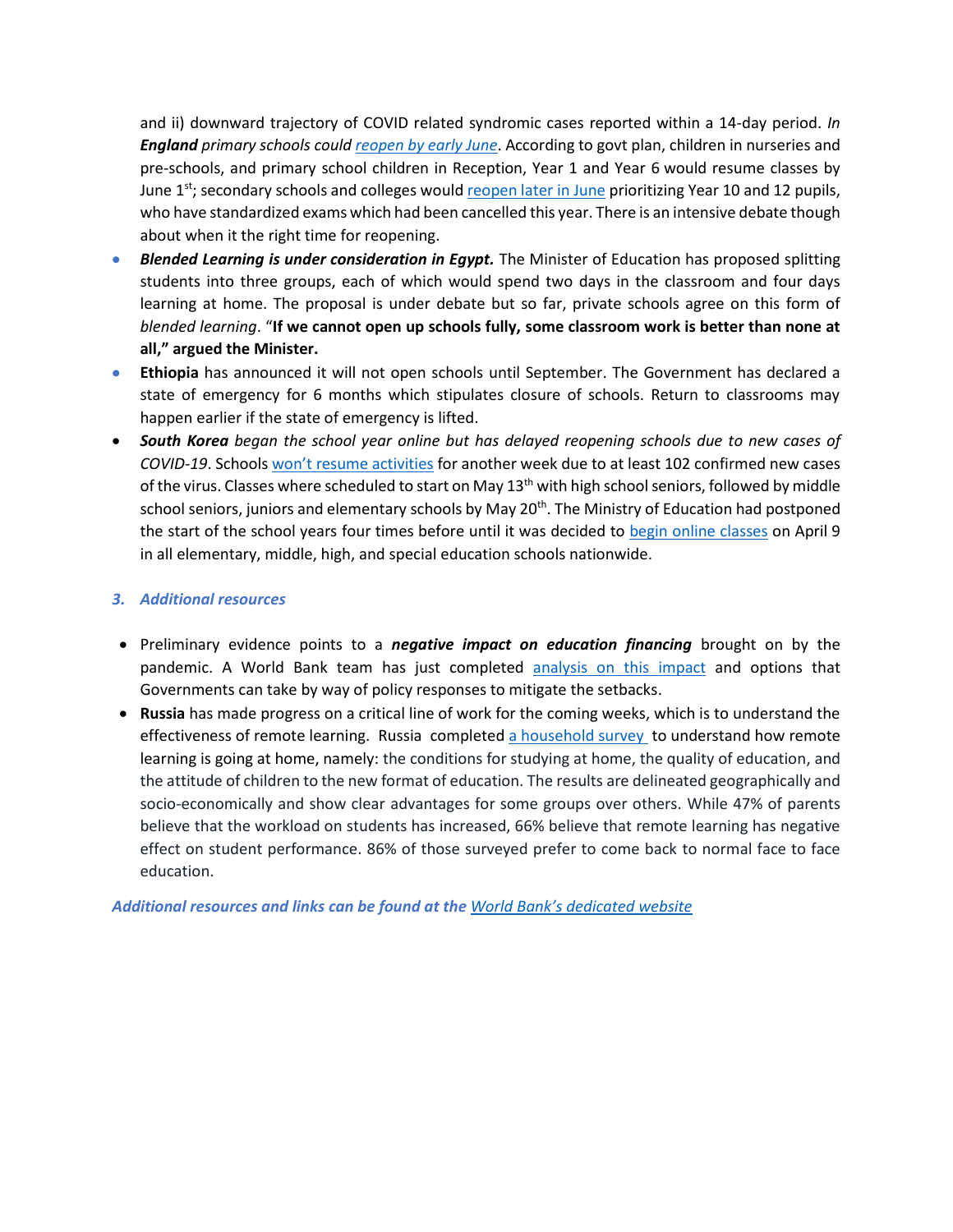# **Annex 1 – Breakdown of Remote Learning Approaches by Country**

*(based on information received by May 15, 2020.)*

| <b>Region</b> | <b>Country</b>                 | No<br>remote<br>learning/<br>No Info<br>received                      | <b>Multi</b><br>modal (# of<br>modes<br>used) | <b>Virtual</b><br>Interactiv<br>e classes | <b>Recorded</b><br>classes<br>online | Other<br>Online<br><b>Tools</b> | <b>Television</b> | Radio                      | Paper-<br>based |
|---------------|--------------------------------|-----------------------------------------------------------------------|-----------------------------------------------|-------------------------------------------|--------------------------------------|---------------------------------|-------------------|----------------------------|-----------------|
|               |                                | 43(21%)                                                               | 123(61%)                                      | 35(17%)                                   | 84(42%                               | 120(60%)                        | 89(44%            | 43(21%)                    | 10(5%)          |
| AFRICA        | Angola                         |                                                                       |                                               |                                           |                                      |                                 | $1\,$             |                            |                 |
| AFRICA        | Benin                          | $\mathsf X$                                                           |                                               |                                           |                                      |                                 |                   |                            |                 |
| AFRICA        | Botswana                       |                                                                       |                                               |                                           |                                      |                                 | $1\,$             |                            |                 |
| AFRICA        | Burkina Faso                   |                                                                       |                                               |                                           |                                      |                                 | $\perp$           |                            |                 |
| AFRICA        | Burundi                        | $\mathsf X$                                                           |                                               |                                           |                                      |                                 |                   |                            |                 |
| AFRICA        | Cabo Verde                     |                                                                       |                                               |                                           |                                      |                                 |                   | $\,1\,$                    |                 |
| AFRICA        | Cameroon                       |                                                                       |                                               |                                           |                                      |                                 | $\,1\,$           |                            |                 |
| AFRICA        | Central<br>African<br>Republic |                                                                       |                                               |                                           |                                      |                                 |                   | $1\,$                      |                 |
| AFRICA        | Chad                           |                                                                       |                                               |                                           |                                      | $1\,$                           |                   |                            |                 |
| AFRICA        | Comoros                        | $\mathsf X$                                                           |                                               |                                           |                                      |                                 |                   |                            |                 |
| AFRICA        | Congo, Dem.<br>Rep.            |                                                                       | $\sqrt{2}$                                    |                                           |                                      | $\,1\,$                         | $\,1\,$           |                            |                 |
| AFRICA        | Congo, Rep.                    |                                                                       |                                               |                                           |                                      |                                 | $\mathbf 1$       |                            |                 |
| AFRICA        | Cote d'Ivoire                  |                                                                       |                                               |                                           |                                      | $\,1\,$                         |                   |                            |                 |
| AFRICA        | Equatorial<br>Guinea           | $\mathsf{X}% _{\mathsf{X}}^{\prime}=\mathsf{X}_{\mathsf{X}}^{\prime}$ |                                               |                                           |                                      |                                 |                   |                            |                 |
| AFRICA        | Eritrea                        | $\mathsf X$                                                           |                                               |                                           |                                      |                                 |                   |                            |                 |
| AFRICA        | Eswatini                       | $\mathsf X$                                                           |                                               |                                           |                                      |                                 |                   |                            |                 |
| AFRICA        | Ethiopia                       |                                                                       | $\ensuremath{\mathsf{3}}$                     |                                           |                                      | $\mathbf 1$                     | $\mathbf 1$       | $1\,$                      |                 |
| AFRICA        | Gabon                          |                                                                       | $\sqrt{2}$                                    |                                           |                                      | $\mathbbm{1}$                   | $\mathbf 1$       |                            |                 |
| AFRICA        | Gambia, The                    |                                                                       | $\sqrt{2}$                                    |                                           |                                      |                                 | $\mathbf 1$       | $\perp$                    |                 |
| AFRICA        | Ghana                          |                                                                       | $\overline{2}$                                |                                           |                                      | $\mathbf{1}$                    | $\mathbf 1$       | $\mathbf 1$                |                 |
| <b>AFRICA</b> | Guinea                         |                                                                       | 3                                             |                                           |                                      | $1\,$                           | $\mathbf 1$       | $\mathbf 1$                |                 |
| AFRICA        | Guinea-Bissau                  | $\times$                                                              |                                               |                                           |                                      |                                 |                   |                            |                 |
| AFRICA        | Kenya                          |                                                                       | $\sqrt{4}$                                    |                                           | $\perp$                              | $\mathbbm{1}$                   | $\,1\,$           | $\ensuremath{\mathbbm{1}}$ |                 |
| AFRICA        | Lesotho                        | $\mathsf X$                                                           |                                               |                                           |                                      |                                 |                   |                            |                 |
| AFRICA        | Liberia                        |                                                                       | $\mathsf 3$                                   |                                           |                                      | $\,1\,$                         | $\perp$           | $\,1\,$                    |                 |
| AFRICA        | Madagascar                     |                                                                       | $\mathsf 3$                                   |                                           |                                      | $\,1\,$                         | $\,1\,$           | $\ensuremath{\mathbbm 1}$  |                 |
| AFRICA        | Malawi                         |                                                                       | $\sqrt{2}$                                    |                                           |                                      | $\,1\,$                         |                   | $\,1$                      |                 |
| AFRICA        | Mali                           |                                                                       |                                               |                                           |                                      |                                 | $\perp$           |                            |                 |
| AFRICA        | Mauritania                     |                                                                       | $2\,$                                         |                                           |                                      |                                 | $\mathbf{1}$      | $\,1$                      |                 |
| AFRICA        | Mauritius                      |                                                                       | $\sqrt{4}$                                    |                                           | $1\,$                                | $\ensuremath{\mathbbm 1}$       | $\,1\,$           | $1\,$                      |                 |
| AFRICA        | Mozambique                     |                                                                       | $\sqrt{2}$                                    |                                           |                                      |                                 | $\,1\,$           | $\,1\,$                    |                 |
| AFRICA        | Namibia                        |                                                                       |                                               |                                           |                                      | $\,1\,$                         |                   |                            |                 |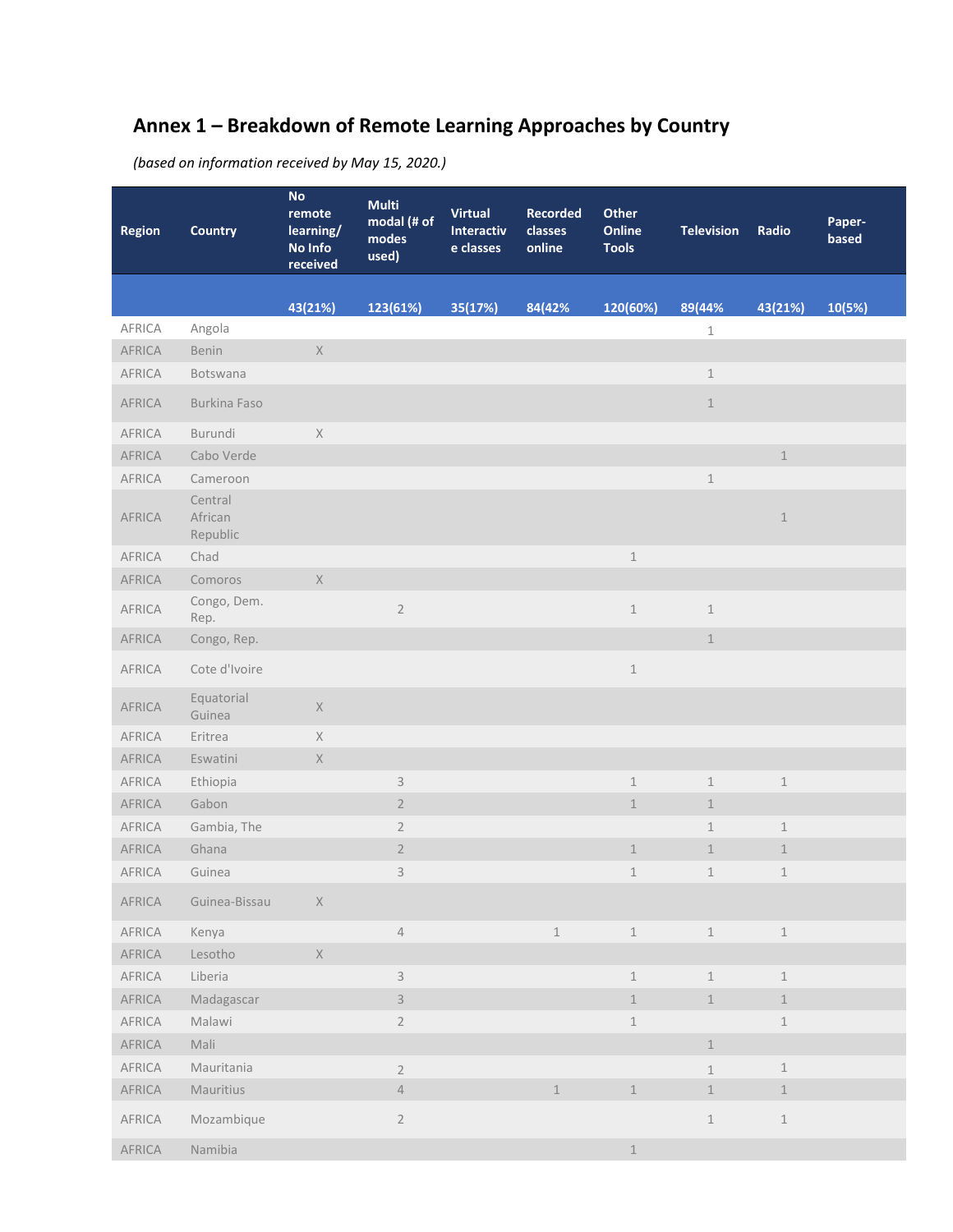| AFRICA | Niger                    |             |                           |             |                            |                           |                            | $1\,$                     |         |
|--------|--------------------------|-------------|---------------------------|-------------|----------------------------|---------------------------|----------------------------|---------------------------|---------|
| AFRICA | Nigeria                  |             | $\ensuremath{\mathsf{4}}$ |             | $\ensuremath{\mathbbm{1}}$ | $1\,$                     | $\,1\,$                    | $\mathbbm{1}$             |         |
| AFRICA | Rwanda                   |             | $\sqrt{2}$                |             |                            | $\,1\,$                   |                            | $\mathbf 1$               |         |
| AFRICA | Sao Tome and<br>Principe |             |                           |             |                            |                           | $\ensuremath{\mathbbm{1}}$ |                           |         |
| AFRICA | Senegal                  |             | $\sqrt{2}$                |             |                            | $\,1\,$                   | $\,1\,$                    |                           |         |
| AFRICA | Seychelles               |             |                           |             | $\perp$                    |                           |                            |                           |         |
| AFRICA | Sierra Leone             |             | $\sqrt{2}$                |             |                            | $\,1\,$                   |                            | $\mathbbm{1}$             |         |
| AFRICA | Somalia                  | $\mathsf X$ |                           |             |                            |                           |                            |                           |         |
| AFRICA | South Africa             |             | $\mathsf 3$               |             |                            | $\,1\,$                   | $\,1\,$                    | $\mathbbm{1}$             |         |
| AFRICA | South Sudan              |             | $\overline{2}$            |             |                            | $\mathbbm{1}$             |                            |                           |         |
| AFRICA | Sudan                    | $\mathsf X$ |                           |             |                            |                           |                            |                           |         |
| AFRICA | Tanzania                 |             | $\overline{2}$            |             |                            |                           | $\,1\,$                    | $\mathbbm{1}$             |         |
| AFRICA | Togo                     | $\mathsf X$ |                           |             |                            |                           |                            |                           |         |
| AFRICA | Uganda                   |             | $\sqrt{2}$                |             |                            | $\ensuremath{\mathbbm 1}$ |                            | $1\,$                     |         |
| AFRICA | Zambia                   |             |                           |             |                            |                           | $\,1\,$                    |                           |         |
| AFRICA | Zimbabwe                 |             | $\overline{2}$            |             |                            | $\perp$                   |                            | $\,1\,$                   |         |
| EAP    | Australia                |             | $\sqrt{2}$                |             | $\mathbf 1$                | $\mathbbm{1}$             |                            |                           |         |
| EAP    | Brunei<br>Darussalam     | $\mathsf X$ |                           |             |                            |                           |                            |                           |         |
| EAP    | Cambodia                 |             | $\mathsf S$               |             | $\ensuremath{\mathbbm{1}}$ | $\,1\,$                   | $\,1\,$                    | $\mathbbm{1}$             | $\,1\,$ |
| EAP    | China                    |             | $\ensuremath{\mathsf{4}}$ | $\,1\,$     | $\ensuremath{\mathbbm{1}}$ | $\,1\,$                   | $\perp$                    |                           |         |
| EAP    | Fiji                     |             | $2\,$                     |             |                            | $\,1\,$                   |                            | $\mathbbm{1}$             |         |
| EAP    | Hong Kong<br>SAR, China  |             | $\mathsf 3$               | $\perp$     | $\perp$                    | $\mathbf 1$               |                            |                           |         |
| EAP    | Indonesia                |             | $\mathsf 3$               | $\mathbf 1$ | $\mathbf{1}$               | $\mathbf 1$               |                            |                           |         |
| EAP    | Japan                    |             | $\mathsf 3$               | $\mathbf 1$ | $\,1\,$                    | $1\,$                     |                            |                           |         |
| EAP    | Kiribati                 |             |                           |             |                            | $\perp$                   |                            |                           |         |
| EAP    | Korea, Rep.              |             | $\mathsf 3$               | $\mathbf 1$ | $\mathbf 1$                | $\mathbf 1$               |                            |                           |         |
| EAP    | Lao PDR                  |             |                           |             |                            |                           | $\,1\,$                    |                           |         |
| EAP    | Macao SAR,<br>China      | $\mathsf X$ |                           |             |                            |                           |                            |                           |         |
| EAP    | Malaysia                 |             | $\overline{2}$            |             |                            | $\mathbf 1$               | 1                          |                           |         |
| EAP    | Maldives                 |             | $\overline{3}$            |             |                            | $1\,$                     | $\,1\,$                    | $\ensuremath{\mathbbm 1}$ |         |
| EAP    | Marshall<br>Islands      | $\mathsf X$ |                           |             |                            |                           |                            |                           |         |
| EAP    | Micronesia,<br>Fed. Sts. | $\mathsf X$ |                           |             |                            |                           |                            |                           |         |
| EAP    | Mongolia                 |             | $\overline{2}$            |             | $\mathbbm{1}$              |                           | $\,1\,$                    |                           |         |
| EAP    | Myanmar                  | $\mathsf X$ |                           |             |                            |                           |                            |                           |         |
| EAP    | Nauru                    | $\mathsf X$ |                           |             |                            |                           |                            |                           |         |
| EAP    | New Zealand              |             | $\overline{3}$            |             | $1\,$                      | $1\,$                     | $\,1\,$                    |                           |         |
| EAP    | Palau                    | $\mathsf X$ |                           |             |                            |                           |                            |                           |         |
| EAP    | Papua New<br>Guinea      | $\mathsf X$ |                           |             |                            |                           |                            |                           |         |
| EAP    | Philippines              |             | $\sqrt{2}$                |             | $\,1\,$                    | $\,1\,$                   |                            |                           |         |
| EAP    | Samoa                    | $\mathsf X$ |                           |             |                            |                           |                            |                           |         |
| EAP    | Singapore                |             | $\mathsf{3}$              | $\,1\,$     | $\ensuremath{\mathbbm{1}}$ | $\mathbbm{1}$             |                            |                           |         |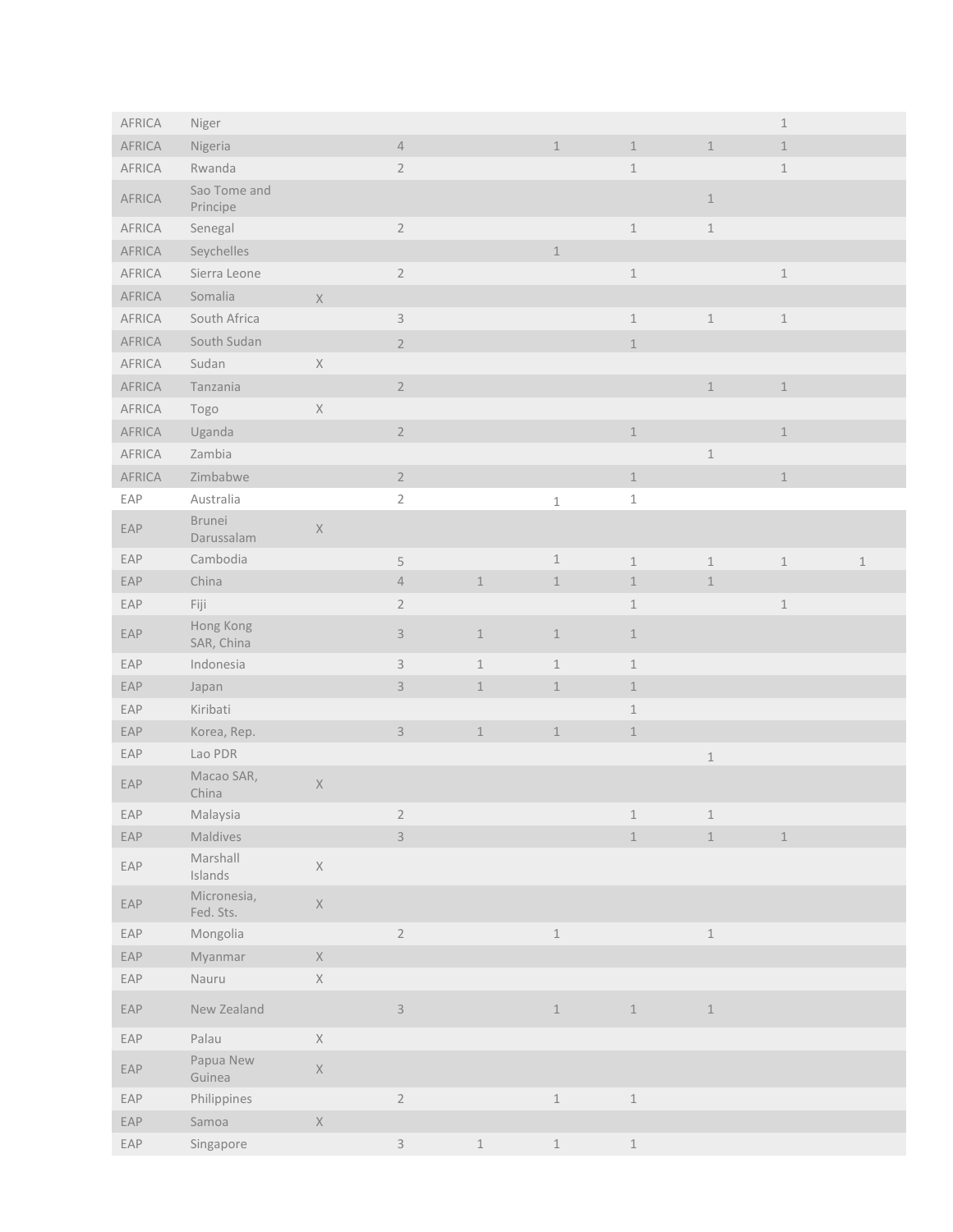| EAP | Solomon<br>Islands        | $\mathsf X$ |                           |               |                            |                            |                            |         |               |
|-----|---------------------------|-------------|---------------------------|---------------|----------------------------|----------------------------|----------------------------|---------|---------------|
| EAP | Thailand                  |             |                           |               |                            | $\,1\,$                    |                            |         |               |
| EAP | Timor-Leste               |             | $\mathsf S$               |               | $\perp$                    | $\,1\,$                    | $\,1\,$                    | $1\,$   | $\,1\,$       |
| EAP | Tonga                     | $\mathsf X$ |                           |               |                            |                            |                            |         |               |
| EAP | Tuvalu                    |             |                           |               |                            |                            |                            |         | $\mathbbm{1}$ |
| EAP | Vanuatu                   |             |                           |               |                            | $\,1\,$                    |                            |         |               |
| EAP | Vietnam                   |             | $\mathsf 3$               |               | $\,1\,$                    | $\,1\,$                    | $\,1\,$                    |         |               |
| ECA | Albania                   |             | $\sqrt{2}$                |               | $\mathbbm{1}$              | $\,1\,$                    | $\,1\,$                    |         |               |
| ECA | Armenia                   |             | $\sqrt{2}$                |               | $\perp$                    | $\perp$                    |                            |         |               |
| ECA | Austria                   |             | $\mathsf 3$               |               | $\perp$                    | $\,1\,$                    | $\,1\,$                    |         |               |
| ECA | Azerbaijan                |             | $\ensuremath{\mathsf{3}}$ | $1\,$         | $\perp$                    |                            | $\,1\,$                    |         |               |
| ECA | Belarus                   | $\mathsf X$ |                           |               |                            |                            |                            |         |               |
| ECA | Belgium                   |             | $\sqrt{2}$                |               | $\perp$                    | $\,1$                      |                            |         |               |
| ECA | Bosnia and<br>Herzegovina |             | $\ensuremath{\mathsf{3}}$ |               | $\perp$                    | $1\,$                      | $\,1\,$                    |         |               |
| ECA | <b>Bulgaria</b>           |             | $\sqrt{4}$                | $1\,$         | $\ensuremath{\mathbbm{1}}$ | $\,1\,$                    | $\,1\,$                    |         |               |
| ECA | Croatia                   |             | $\sqrt{4}$                | $\mathbbm{1}$ | $\,1\,$                    | $\,1\,$                    | $\,1\,$                    |         |               |
| ECA | Cyprus                    |             |                           |               | $\perp$                    |                            |                            |         |               |
| ECA | Czech<br>Republic         |             | $\sqrt{2}$                |               |                            | $\,1\,$                    | $\,1\,$                    |         |               |
| ECA | Denmark                   |             | $\ensuremath{\mathsf{3}}$ | $\mathbbm{1}$ | $\,1\,$                    | $\ensuremath{\mathbbm 1}$  |                            |         |               |
| ECA | Estonia                   |             | $\sqrt{2}$                | $\mathbbm{1}$ |                            | $\perp$                    |                            |         |               |
| ECA | Finland                   |             | $\sqrt{2}$                | $\perp$       |                            | $\perp$                    |                            |         |               |
| ECA | France                    |             | $\ensuremath{\mathsf{3}}$ | $\mathbbm{1}$ | $\mathbbm{1}$              | $\,1\,$                    |                            |         |               |
| ECA | Georgia                   |             | $\ensuremath{\mathsf{3}}$ | $1\,$         |                            | $\perp$                    | $\,1\,$                    |         |               |
| ECA | Germany                   |             | $\sqrt{2}$                | $\mathbbm{1}$ |                            | $\,1\,$                    |                            |         |               |
| ECA | Greece                    |             | $\mathsf 3$               | $\mathbbm{1}$ |                            | $\ensuremath{\mathbbm 1}$  | $\,1\,$                    |         |               |
| ECA | Hungary                   |             |                           |               | $\mathbf 1$                |                            |                            |         |               |
| ECA | Iceland                   |             | $\sqrt{2}$                |               | $\perp$                    | $\mathbbm{1}$              |                            |         |               |
| ECA | Ireland                   |             | $\sqrt{2}$                |               | $1\,$                      | $\perp$                    |                            |         |               |
| ECA | Italy                     |             | $\sqrt{4}$                | $\mathbbm{1}$ | $\perp$                    | $\perp$                    | $\ensuremath{\mathbbm{1}}$ |         |               |
| ECA | Kazakhstan                |             | $\sqrt{4}$                |               | $\,1\,$                    | $\,1\,$                    | $\,1\,$                    |         | $\mathbbm{1}$ |
| ECA | Kosovo                    | $\mathsf X$ |                           |               |                            |                            |                            |         |               |
| ECA | Kyrgyz<br>Republic        |             | $\mathsf 3$               |               | $\,1\,$                    | $\,1\,$                    | $\,1\,$                    |         |               |
| ECA | Latvia                    |             | $\overline{2}$            | $1\,$         |                            | $1\,$                      |                            |         |               |
| ECA | Lithuania                 |             | $\sqrt{2}$                |               | $1\,$                      | $\mathbbm{1}$              |                            |         |               |
| ECA | Luxembourg                |             | $\overline{2}$            | $\,1\,$       | $\ensuremath{\mathbbm{1}}$ |                            |                            |         |               |
| ECA | Moldova                   |             | $\sqrt{4}$                | $\mathbbm{1}$ | $\ensuremath{\mathbbm{1}}$ | $\,1\,$                    | $1\,$                      |         |               |
| ECA | Montenegro                |             | $\overline{2}$            |               |                            | $\,1\,$                    | $\,1\,$                    |         |               |
| ECA | Montserrat                | $\mathsf X$ |                           |               |                            |                            |                            |         |               |
| ECA | Netherlands               |             |                           |               |                            | $\ensuremath{\mathbbm{1}}$ |                            |         |               |
| ECA | North<br>Macedonia        |             | $\sqrt{4}$                |               | $\,1\,$                    | $\mathbbm{1}$              | $\,1\,$                    | $\,1\,$ |               |
| ECA | Norway                    |             | $\overline{2}$            | $\mathbbm{1}$ | $1\,$                      |                            |                            |         |               |
| ECA | Poland                    |             | $2\,$                     |               | $\ensuremath{\mathbbm{1}}$ | $\mathbbm{1}$              |                            |         |               |
| ECA | Portugal                  |             | $\overline{2}$            | $\,1$         |                            | $\perp$                    |                            |         |               |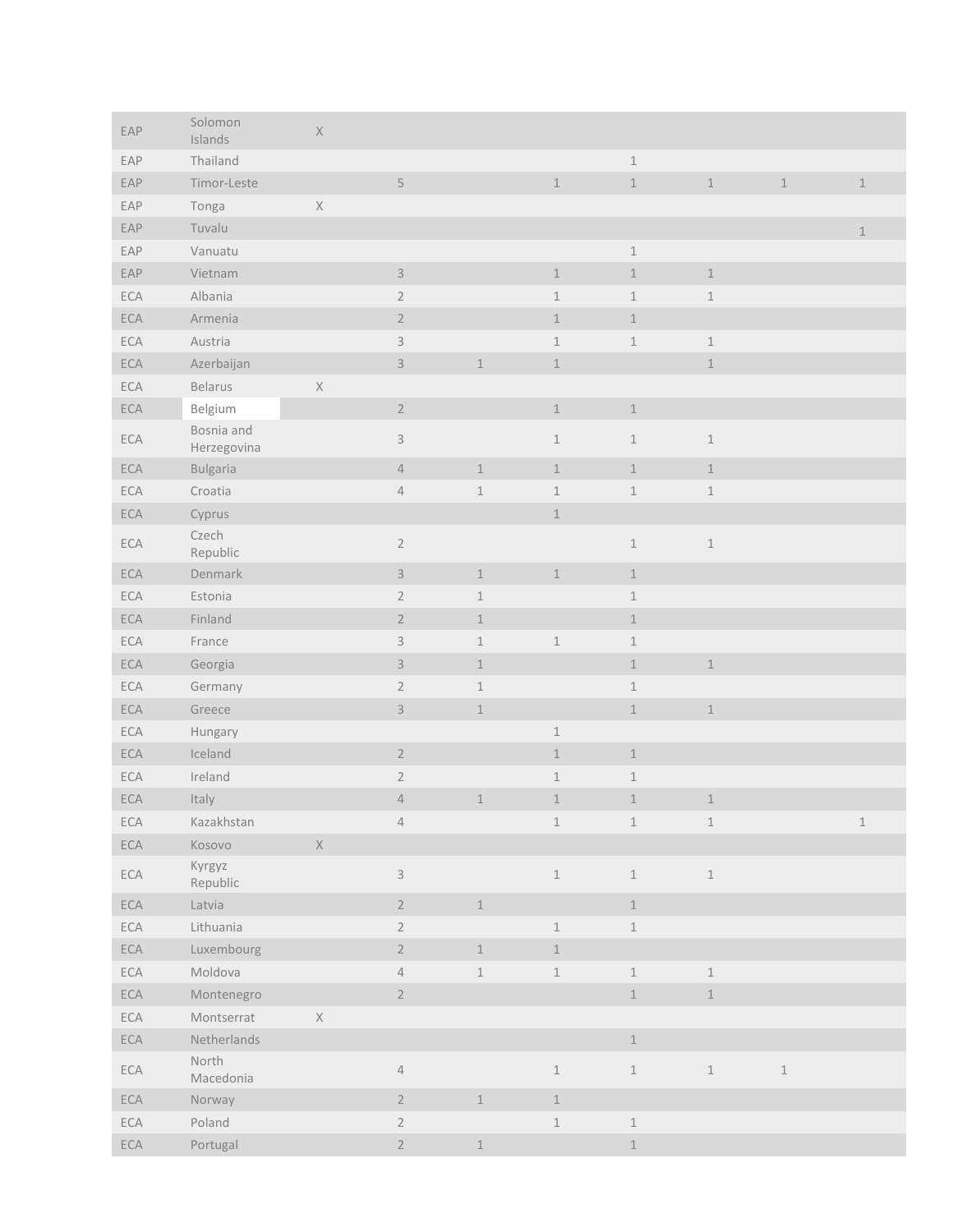| ECA                                     | Romania                |                                                                       | $\mathsf 3$               | $\mathbf 1$                |                            | $1\,$         | $1\,$                      |                            |                            |
|-----------------------------------------|------------------------|-----------------------------------------------------------------------|---------------------------|----------------------------|----------------------------|---------------|----------------------------|----------------------------|----------------------------|
| ECA                                     | Russian<br>Federation  |                                                                       | $\sqrt{4}$                | $\perp$                    | $\ensuremath{\mathbbm{1}}$ | $\,1\,$       | $\perp$                    |                            |                            |
| ECA                                     | San Marino             | $\mathsf X$                                                           |                           |                            |                            |               |                            |                            |                            |
| ECA                                     | Serbia                 |                                                                       | $\ensuremath{\mathsf{4}}$ |                            | $\,1\,$                    | $\mathbbm{1}$ | $\perp$                    | $\mathbbm{1}$              |                            |
| ECA                                     | Slovak<br>Republic     |                                                                       | $\sqrt{2}$                | $\mathbbm{1}$              |                            | $1\,$         |                            |                            |                            |
| ECA                                     | Slovenia               |                                                                       | $\overline{2}$            | $\,1\,$                    |                            | $\,1\,$       |                            |                            |                            |
| ECA                                     | Spain                  |                                                                       | $\mathsf{3}$              |                            | $\,1\,$                    | $\,1\,$       | $\mathbbm{1}$              |                            |                            |
| ECA                                     | Sweden                 |                                                                       |                           |                            | $\perp$                    |               |                            |                            |                            |
| ECA                                     | Switzerland            |                                                                       |                           |                            | $\,1\,$                    |               |                            |                            |                            |
| ECA                                     | Tajikistan             | $\mathsf X$                                                           |                           |                            |                            |               |                            |                            |                            |
| ECA                                     | Turkey                 |                                                                       | $\ensuremath{\mathsf{3}}$ |                            | $\ensuremath{\mathbbm 1}$  | $\mathbbm{1}$ | $\mathbbm{1}$              |                            |                            |
| ECA                                     | Turkmenistan           | $\mathsf X$                                                           |                           |                            |                            |               |                            |                            |                            |
| ECA                                     | Ukraine                |                                                                       | $\sqrt{2}$                |                            | $\,1\,$                    |               | $\ensuremath{\mathbbm{1}}$ |                            |                            |
| ECA                                     | United<br>Kingdom      |                                                                       | $\sqrt{2}$                |                            | $1$                        | $1\,$         |                            |                            |                            |
| ECA                                     | Uzbekistan             |                                                                       | $\mathsf S$               |                            | $\,1\,$                    | $\,1\,$       | $\mathbbm{1}$              |                            |                            |
| LAC/N.A.                                | Anguilla               | $\mathsf X$                                                           |                           |                            |                            |               |                            |                            |                            |
| LAC/N.A.                                | Antigua and<br>Barbuda | $\mathsf X$                                                           |                           |                            |                            |               |                            |                            |                            |
| LAC/N.A.                                | Argentina              |                                                                       | $\mathsf S$               |                            | $1\,$                      | $\mathbbm{1}$ | $\,1\,$                    | $\mathbbm{1}$              | $\,1\,$                    |
| LAC/N.A.                                | Aruba                  |                                                                       |                           |                            |                            | $\mathbbm{1}$ |                            |                            |                            |
| LAC/N.A.                                | Bahamas, The           |                                                                       |                           |                            | $\ensuremath{\mathbbm{1}}$ |               |                            |                            |                            |
| LAC/N.A.                                | Barbados               | $\mathsf{X}% _{\mathsf{X}}^{\prime}=\mathsf{X}_{\mathsf{X}}^{\prime}$ |                           |                            |                            |               |                            |                            |                            |
| LAC/N.A.                                | Belize                 |                                                                       | $\sqrt{2}$                |                            | $\,$ $\,$                  | $\,1\,$       |                            |                            |                            |
| LAC/N.A.                                | Bermuda                | $\mathsf X$                                                           |                           |                            |                            |               |                            |                            |                            |
| LAC/N.A.                                | Bolivia                | $\mathsf{X}% _{\mathsf{X}}^{\prime}=\mathsf{X}_{\mathsf{X}}^{\prime}$ |                           |                            |                            |               |                            |                            |                            |
| LAC/N.A.                                | Brazil                 |                                                                       | $\sqrt{2}$                |                            | $\,1\,$                    | $\,1\,$       |                            |                            |                            |
| LAC/N.A.                                | Canada                 |                                                                       | $\mathsf 3$               | $1\,$                      | $\,1\,$                    | $\,1$         |                            |                            |                            |
| $\ensuremath{\mathsf{LAC/N.A.}}\xspace$ | Cayman<br>Islands      | X                                                                     |                           |                            |                            |               |                            |                            |                            |
| LAC/N.A.                                | Chile                  |                                                                       | $\mathsf S$               |                            | $\ensuremath{\mathbbm{1}}$ | $\,1\,$       | $\,1\,$                    |                            |                            |
| LAC/N.A.                                | Colombia               |                                                                       | $\sqrt{4}$                |                            | $\ensuremath{\mathbbm{1}}$ | $\,1$         | $\,1\,$                    | $\,1\,$                    |                            |
| LAC/N.A.                                | Costa Rica             |                                                                       | $\ensuremath{\mathsf{4}}$ |                            | $1\,$                      | $\mathbbm{1}$ | $\ensuremath{\mathbbm{1}}$ |                            | $\perp$                    |
| LAC/N.A.                                | Curacao                | $\mathsf X$                                                           |                           |                            |                            |               |                            |                            |                            |
| LAC/N.A.                                | Dominica               | $\mathsf X$                                                           |                           |                            |                            |               |                            |                            |                            |
| LAC/N.A.                                | Dominican<br>Republic  |                                                                       | $\sqrt{4}$                |                            | $\,1$                      | $\,1$         | $\ensuremath{\mathbbm{1}}$ | $\,1$                      |                            |
| LAC/N.A.                                | Ecuador                |                                                                       | $\sqrt{4}$                |                            | $1\,$                      | $\,1$         | $\,1\,$                    | $\perp$                    |                            |
| LAC/N.A.                                | El Salvador            |                                                                       | $\sqrt{2}$                |                            |                            | $\mathbbm{1}$ | $\ensuremath{\mathbbm{1}}$ |                            |                            |
| LAC/N.A.                                | Grenada                |                                                                       | $\sqrt{2}$                | $\ensuremath{\mathbbm{1}}$ | $1\,$                      |               |                            |                            |                            |
| LAC/N.A.                                | Guatemala              |                                                                       | $\sqrt{2}$                |                            | $\,1$                      | $\,1$         |                            |                            |                            |
| LAC/N.A.                                | Guyana                 |                                                                       | $\mathsf 3$               |                            |                            |               | $\,1\,$                    | $1\,$                      | $\,1\,$                    |
| LAC/N.A.                                | Haiti                  |                                                                       | $\mathsf 3$               |                            | $\,1$                      |               | $\mathbbm{1}$              | $\ensuremath{\mathbbm{1}}$ |                            |
| LAC/N.A.                                | Honduras               |                                                                       | $\mathsf 3$               |                            |                            | $1\,$         | $1\,$                      | $1\,$                      |                            |
| LAC/N.A.                                | Jamaica                |                                                                       | $\overline{4}$            |                            | $\perp$                    | $\,1$         | $\ensuremath{\mathbbm{1}}$ |                            | $\ensuremath{\mathbbm{1}}$ |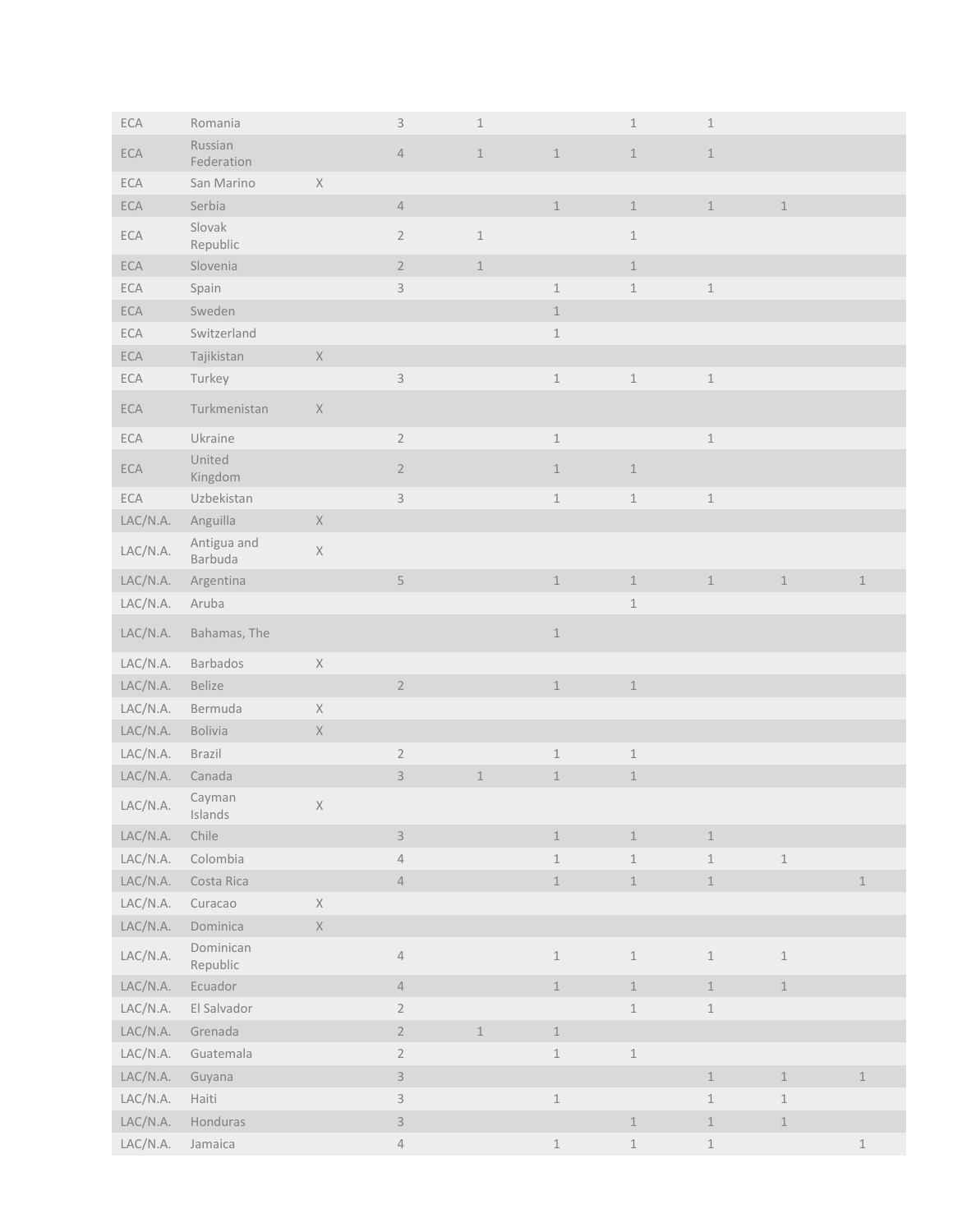| LAC/N.A.                     | Mexico                               |             | $\mathsf 3$               |                            | $\,1\,$                    | $\,1\,$                    | $\ensuremath{\mathbbm{1}}$ |               |               |
|------------------------------|--------------------------------------|-------------|---------------------------|----------------------------|----------------------------|----------------------------|----------------------------|---------------|---------------|
| LAC/N.A.                     | Nicaragua                            |             |                           |                            |                            | $\,1\,$                    |                            |               |               |
| LAC/N.A.                     | Panama                               |             |                           |                            |                            | $\ensuremath{\mathbbm{1}}$ |                            |               |               |
| LAC/N.A.                     | Paraguay                             |             | $\sqrt{2}$                |                            |                            | $\,1\,$                    |                            | $\mathbbm{1}$ |               |
| LAC/N.A.                     | Peru                                 |             | $\ensuremath{\mathsf{3}}$ |                            |                            | $\ensuremath{\mathbbm{1}}$ | $\ensuremath{\mathbbm{1}}$ | $1\,$         |               |
| LAC/N.A.                     | Puerto Rico                          | $\mathsf X$ |                           |                            |                            |                            |                            |               |               |
| LAC/N.A.                     | Sint Maarten<br>(Dutch part)         | $\mathsf X$ |                           |                            |                            |                            |                            |               |               |
| LAC/N.A.                     | St. Kitts and<br>Nevis               | $\mathsf X$ |                           |                            |                            |                            |                            |               |               |
| LAC/N.A.                     | St. Lucia                            | $\mathsf X$ |                           |                            |                            |                            |                            |               |               |
| LAC/N.A.                     | St. Vincent<br>and the<br>Grenadines | $\mathsf X$ |                           |                            |                            |                            |                            |               |               |
| LAC/N.A.                     | Suriname                             | $\mathsf X$ |                           |                            |                            |                            |                            |               |               |
| LAC/N.A.                     | Trinidad and<br>Tobago               |             | $\sqrt{2}$                |                            | $\,1\,$                    | $\,1$                      |                            |               |               |
| LAC/N.A.                     | Turks and<br>Caicos Islands          | $\mathsf X$ |                           |                            |                            |                            |                            |               |               |
| LAC/N.A.                     | <b>United States</b>                 |             | $\,$ $\,$ $\,$            | $\mathbbm{1}$              | $\,1\,$                    | $\,1\,$                    | $\,1\,$                    | $\mathbbm{1}$ | $\mathbbm{1}$ |
| LAC/N.A.                     | Uruguay                              |             | $\mathsf 3$               | $\mathbbm{1}$              | $\,1\,$                    | $\,1\,$                    |                            |               |               |
| LAC/N.A.                     | Venezuela, RB                        |             |                           |                            |                            |                            | $\,1\,$                    |               |               |
| MENA                         | Algeria                              |             | $\sqrt{2}$                |                            |                            |                            | $\,1\,$                    | $\perp$       |               |
| MENA                         | Bahrain                              |             | $\ensuremath{\mathsf{3}}$ |                            | $\,1\,$                    | $\,1\,$                    | $\mathbf 1$                |               |               |
| MENA                         | Djibouti                             |             | $\ensuremath{\mathsf{4}}$ |                            | $\perp$                    | $\ensuremath{\mathbbm{1}}$ | $\,1\,$                    | $\,1$         |               |
| MENA                         | Egypt, Arab<br>Rep.                  |             | $\sqrt{4}$                | $\,1\,$                    | $\,1\,$                    | $\,1\,$                    | $\,1\,$                    |               |               |
| MENA                         | Iran, Islamic<br>Rep.                |             | $\overline{2}$            |                            | $\,1\,$                    | $\ensuremath{\mathbbm{1}}$ |                            |               |               |
| MENA                         | Iraq                                 |             |                           |                            |                            | $\ensuremath{\mathbbm{1}}$ |                            |               |               |
| MENA                         | Israel                               |             | $\sqrt{2}$                |                            | $1\,$                      | $\,1$                      |                            |               |               |
| MENA                         | Jordan                               |             | $\mathsf 3$               |                            | $\perp$                    | $\,1\,$                    | $\perp$                    |               |               |
| MENA                         | Kuwait                               |             |                           |                            |                            |                            | $\,1\,$                    |               |               |
| MENA                         | Lebanon                              |             | $\mathsf S$               | $\mathbbm{1}$              | $\perp$                    | $\,1\,$                    | $\perp$                    |               | $\mathbbm{1}$ |
| MENA                         | Libya                                |             | $\ensuremath{\mathsf{3}}$ |                            | $1\,$                      | $\ensuremath{\mathbbm{1}}$ | $\ensuremath{\mathbbm{1}}$ |               |               |
| MENA                         | Malta                                |             | $\sqrt{2}$                | $\ensuremath{\mathbbm{1}}$ |                            | $\,1\,$                    |                            |               |               |
| MENA                         | Morocco                              |             | $\mathsf 3$               |                            | $1\,$                      | $\,1\,$                    | $\,1\,$                    |               |               |
| MENA                         | Oman                                 |             | $\sqrt{2}$                |                            |                            | $\,1\,$                    | $\,1\,$                    |               |               |
| MENA                         | Qatar                                |             | $\sqrt{2}$                |                            | $\mathbf 1$                | $\,1$                      |                            |               |               |
| $\ensuremath{\mathsf{MEMA}}$ | Saudi Arabia                         |             | $\mathsf 3$               |                            | $\,1\,$                    | $\ensuremath{\mathbbm{1}}$ | $\ensuremath{\mathbbm{1}}$ |               |               |
| MENA                         | Syria (added)                        |             |                           |                            | $1\,$                      |                            |                            |               |               |
| MENA                         | Tunisia                              |             | $\sqrt{2}$                |                            |                            | $\,1$                      | $\,1\,$                    |               |               |
| MENA                         | United Arab<br>Emirates              |             | $\overline{2}$            |                            | $\mathbf 1$                | $\ensuremath{\mathbbm{1}}$ |                            |               |               |
| MENA                         | West Bank<br>and Gaza                |             | $\sqrt{4}$                |                            | $\ensuremath{\mathbbm{1}}$ | $\mathbbm{1}$              | $\ensuremath{\mathbbm{1}}$ | $\,1\,$       |               |